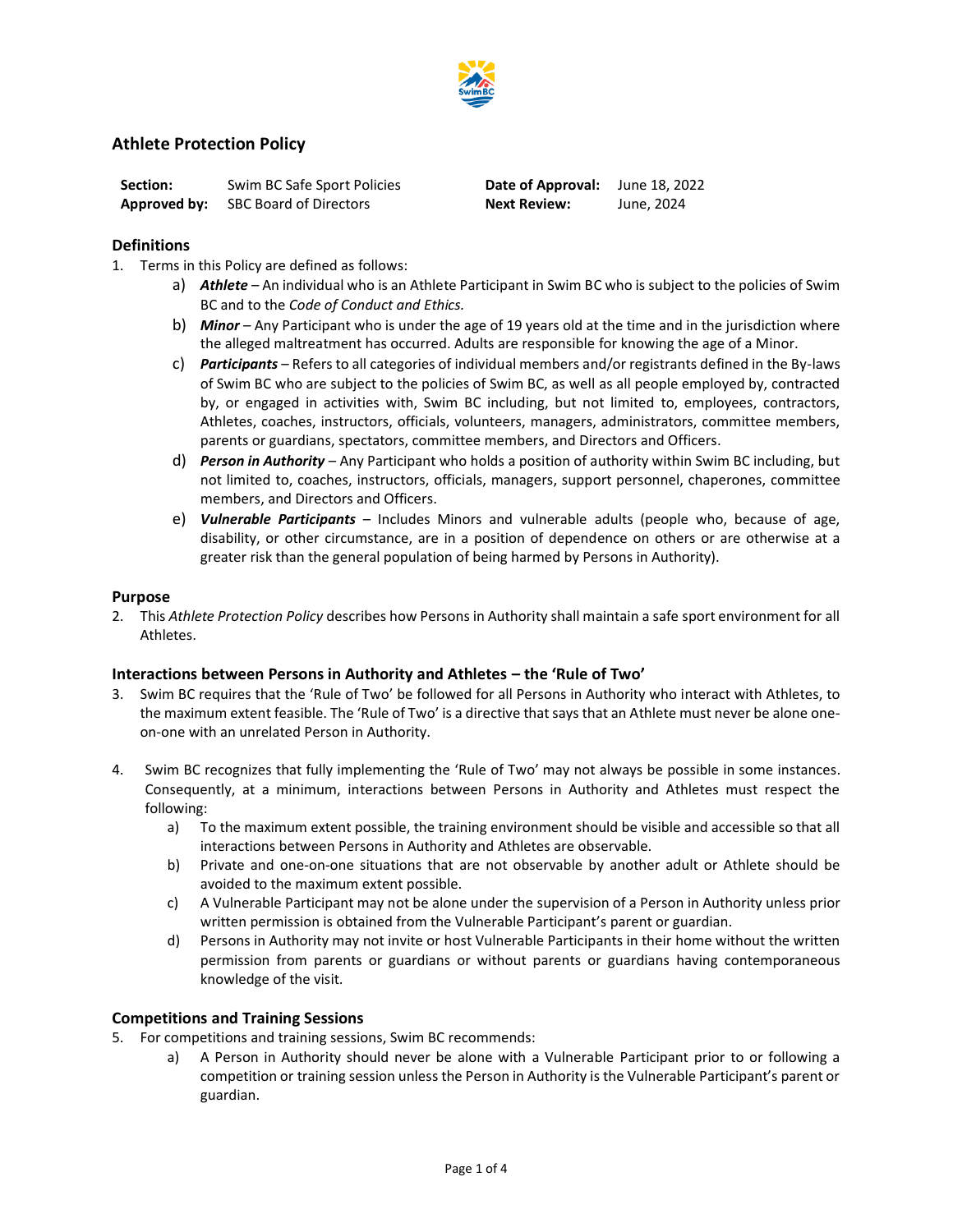

- b) If the Vulnerable Participant is the first Athlete to arrive, the Athlete's parent should remain until another Athlete or Person in Authority arrives.
- c) If a Vulnerable Participant would potentially be alone with a Person in Authority following a competition or training session, the Person in Authority should ask another Person in Authority (or a parent or guardian of another Athlete) to stay until all the Athletes have been picked up. If an adult is unavailable, another Athlete, who is preferably not a Vulnerable Participant, should be present to avoid the Person in Authority being alone with a Vulnerable Participant.
- d) Persons in Authority giving instructions, demonstrating skills, or facilitating drills or lessons to an individual Athlete should always do so within earshot and eyesight of another Person in Authority.
- e) Persons in Authority and Athletes should take steps to achieve transparency and accountability in their interactions. For example, a Person in Authority and an Athlete who know they will be away from other Participants for a lengthy period must inform another Person in Authority where they are going and when they are expected to return. Persons in Authority should always be reachable by phone or text message.

### **Communications**

- 6. For communication between Persons in Authority and Athletes, Swim BC recommends:
	- a) Persons in Authority may only send texts, direct messages on social media or emails to individual Athletes when necessary and only for communicating information related to team issues and activities (e.g., non-personal information). Any such texts, messages or emails shall be professional in tone.
	- b) Electronic communication between Persons in Authority and Athletes that is personal in nature should be avoided. If such personal communication is unavoidable, it must be recorded and available for review by another Person in Authority and/or by the Athlete's parent/guardian (when the Athlete is a Vulnerable Participant).
	- c) Parents/guardians may request that their child not be contacted by a Person in Authority using any form of electronic communication and/or may request that certain information about their child not be distributed in any form of electronic communication.
	- d) All communication between a Person in Authority and Athletes must be between the hours of 6:00am and midnight unless extenuating circumstances justify otherwise.
	- e) Communication concerning drugs or alcohol use (unless regarding its prohibition) is not permitted.
	- f) No sexually explicit language or imagery or sexually oriented conversation may be communicated in any medium.
	- g) Persons in Authority are not permitted to ask Athletes to keep a personal secret for them, nor are Athletes permitted to ask a Person in Authority to keep a personal secret for them.

#### **Travel**

- 7. For travel involving Persons in Authority and Athletes, Swim BC recommends:
	- a) Teams or groups of Athletes shall always have at least two Persons in Authority with them.
	- b) For mixed gender teams or groups of Athletes, there should be one Person in Authority from each gender.
	- c) If two Persons in Authority cannot be present, reasonable efforts should be made to supplement supervision with screened parents or other volunteers.
	- d) To the maximum extent possible, no Person in Authority may drive a vehicle alone with an Athlete unless the Person in Authority is the Athlete's parent or guardian.
	- e) A Person in Authority may not share a hotel room or be alone with an Athlete unless the Person in Authority is the Athlete's parent/guardian or spouse.
	- f) Room or bed checks during overnight stays must be done by two Persons in Authority.
	- g) For overnight travel when Athletes must share a hotel room, roommates must be age-appropriate and of the same gender identity.

#### **Locker Rooms / Changing Areas**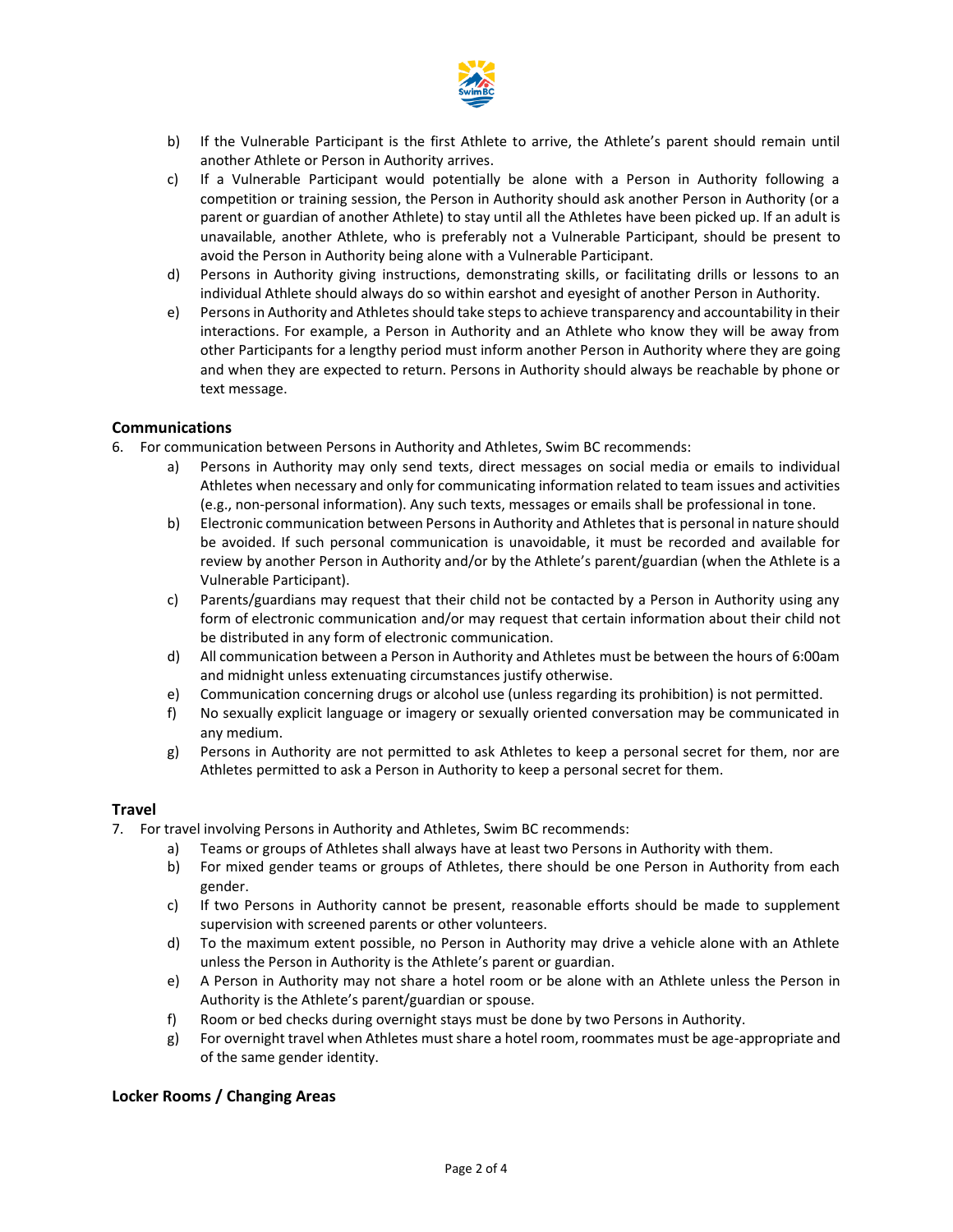

- 8. For locker rooms, changing areas and other closed meeting spaces, Swim BC recommends:
	- a) Interactions between Persons in Authority and Athletes should not occur in any area where there is a reasonable expectation of privacy such as a locker room, washroom or changing area. A second adult should be present for any necessary interaction between an adult and an Athlete in any such area.
	- b) If Persons in Authority are not present in the locker room or changing area, or if they are not permitted to be present, they should still be available outside the locker room or changing area and be able to enter the room or area if required, for reasons including but not limited to team communications and/or emergencies.

## **Photography / Video**

- 9. For all photography and video of an Athlete, Swim BC recommends the following. For detailed information regarding photography and video at events, please reference the **Swim BC Event Photography and Video Policy**:
	- Photographs and video should only be taken in public view. Content must observe generally accepted standards of decency and be both appropriate for and in the best interest of the Athlete.
	- b) The use of recording devices in areas where there is a reasonable expectation of privacy is strictly prohibited.
	- c) Examples of photos that shall be edited or deleted include:
		- i. Images with misplaced apparel or where undergarments are showing
		- ii. Suggestive or provocative poses
		- iii. Embarrassing images
	- d) If any content featuring an Athlete will be used on any form of public media, a Photo and Video Consent Form (**Appendix A**) must be completed before the content is recorded.

### **Physical Contact**

- 10. Some physical contact between Persons in Authority and Athletes may be necessary for various reasons including, but not limited to, teaching a skill, or tending to an injury. For physical contact, Swim BC recommends:
	- a) A Person in Authority must always request permission to make physical contact from the Athlete in advance and clearly explain where and why the physical contact will occur. The Person in Authority must make clear that they are requesting to touch the Athlete and not requiring physical contact.
	- b) Infrequent, incidental physical contact during a training session is not considered a violation of policy.
	- c) Non-essential physical contact may not be initiated by the Person of Authority. It is recognized that some Athletes may initiate non-essential physical contact such as hugging or other physical contact with a Person in Authority for various reasons (e.g., such as celebrating or crying after a poor performance). This physical contact should always occur in an open and observable environment.

#### **Enforcement**

11. Any alleged violations of this *Athlete Protection Policy* shall be addressed pursuant to the *Discipline and Complaints Policy*.